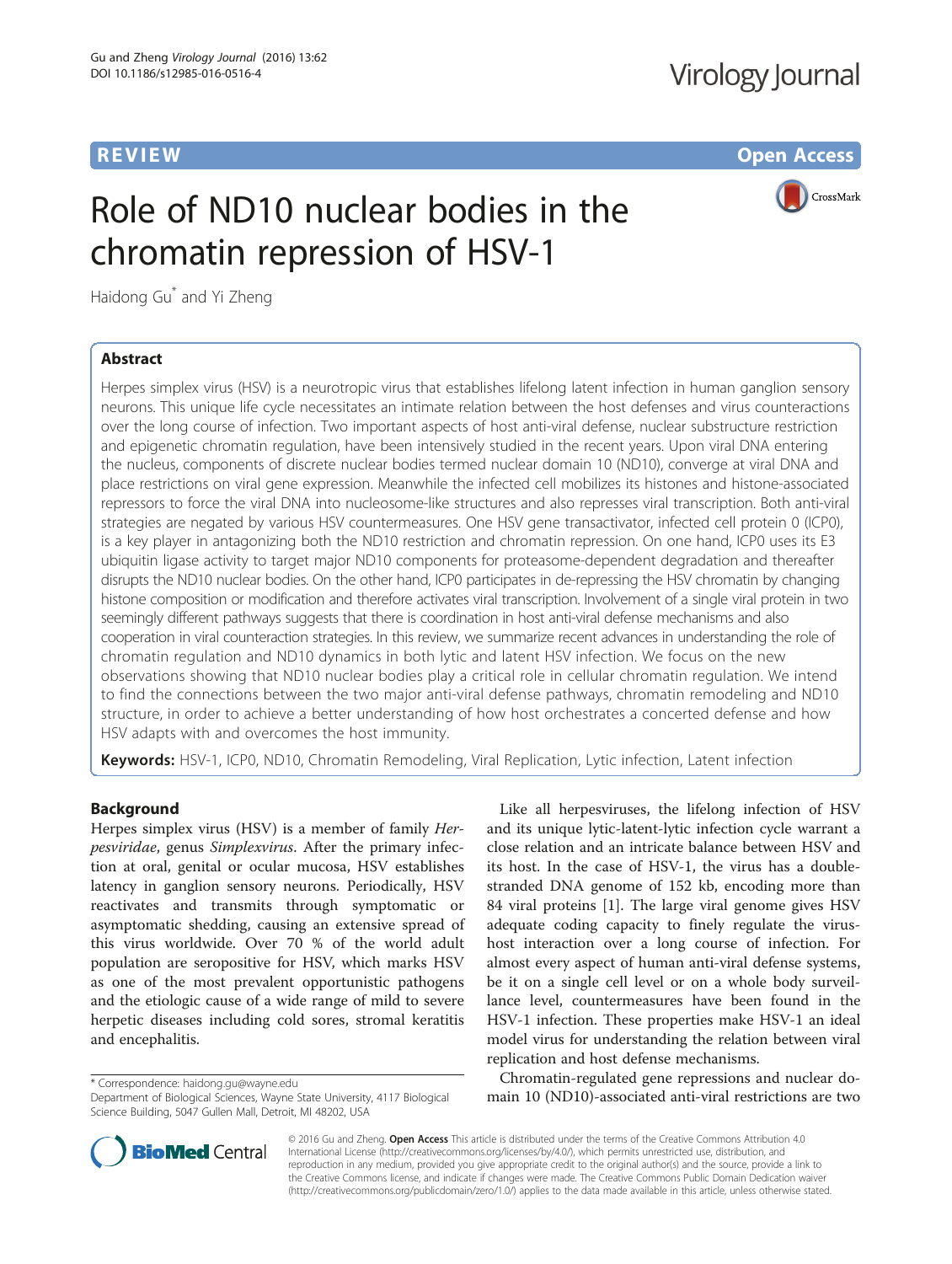different cell responses interweaving together for a concerted host defense. HSV-1 employs multiple viral proteins, especially an α (immediate early) gene product called infected cell protein 0 (ICP0), to coordinate the counteractions against the two anti-viral defenses. This review focuses on the connections between the epigenetic regulation and ND10 dynamics. We will discuss the recent advances that shed light on the coordination of host defensive pathways and also the seemingly orchestrated viral countermeasures.

### Chromatin remodeling in lytic and latent HSV infection

In epigenetics, genes are activated or repressed through changing the status of histones or nucleotide modifications (for reviews, see references [[2, 3\]](#page-5-0)). Therefore, cell functions are modulated without changing the DNA sequences. Chromatin epigenetic regulation is one type of host autonomous anti-viral response that mostly targets against the DNA viruses. This intrinsic defense mechanism mobilizes cellular histones and histone associated complexes to quench viral transcription and replication.

### Chromatin repression in lytic phase

Unlike other DNA viruses that can pack their virion genomes into minichromosomes to avoid being recognized as foreign DNA [[4, 5](#page-5-0)], HSV-1 does not contain histones or histone-like proteins in the capsid [[6\]](#page-5-0). Instead, early studies showed that HSV-1 had polyamines in the virion to neutralize the negative charges on viral DNA [\[7](#page-5-0)]. HSV-1 DNA is tightly confined within the capsid and endures a pressure of about 20 atmospheres [\[8](#page-5-0)]. This tremendous pressure drives a quick ejection of viral DNA into the cell nucleus upon infection [[9\]](#page-5-0). The sudden injection of mostly naked viral DNA inevitably triggers an immediate alarm of foreign invasion. Indubitably the infected cell mobilizes all defensive forces and attempts to silence the viral DNA right away. One major host cell defense against the incoming viral DNA is the mobilization of histones and histone associated repressors to force the viral DNA into chromatin repression. Although the exact mechanism of how cells mobilize the histone pool is not clear, it has been shown that histones are more mobile after the HSV-1 infection [\[10](#page-5-0)–[12\]](#page-5-0). At least partial or unstable nucleosomes are formed in the lytic infection, albeit unevenly across the viral genome [[13, 14\]](#page-5-0).

The inhibitory effects of chromatin formation on viral gene expression are reflected in several lines of evidence. First, HSV-1 DNA was found to associate with histone H3 as early as 1 h post infection [\[6](#page-5-0)]. Early in infection, more histone association was found at  $β$  (delayed early) and  $\gamma$  (late) gene promoters than that of  $\alpha$  gene promoters [\[6](#page-5-0), [15](#page-5-0)]. Viral proteins such as VP16 and ICP0 are responsible for the removal or remodeling of the histones, which leads to the activation of viral gene expression (see below). The second observation that chromatin formation represses HSV-1 expression is the fact that inhibitors targeting chromatin deactivating enzymes, such as histone deacetylases (HDACs) [[16, 17](#page-5-0)], promoted viral gene expression and DNA replication for a recombinant HSV-1 containing a growth defect [\[18](#page-5-0)], indicating the significance of the reversal of histone deacetylation in lytic HSV-1 infection. The third evidence is the demonstration of functional interactions between HSV-1 proteins and chromatin repressors during the infection. For example, a nuclear repressor complex REST/CoREST/LSD1/HDAC was disrupted during the HSV-1 infection by ICP0, a viral gene transactivator that enhances downstream gene expression without any sequence specificity (for reviews, see [[19, 20](#page-5-0)]), and then later in infection, CoREST and HDAC1 were translocated into the cytoplasm [[21\]](#page-5-0). A dominant negative CoREST interfering the CoREST-HDAC1 interaction partially rescued viral replication in the absence of ICP0 [[22\]](#page-5-0), whereas the ICP0 mutant virus defective in CoR-EST binding showed a growth defect and failed to hyperacetylate the histone H3 and H4 bound to the quiescent DNA in a superinfection assay [[23, 24\]](#page-5-0). ICP0 also interacts with class II HDACs and the interaction is responsible for the relief of HDAC5-mediated gene repression [[25\]](#page-5-0). ICP0 has a comprehensive role in both histone removal and histone acetylation in lytic infection [[26\]](#page-5-0). It is capable of promoting a two-step heterochromatin removal from the ICP8 promoter [\[27](#page-5-0)]. Interestingly, LSD1, the histone demethylase in the REST/CoREST/LSD1/ HDAC complex, is required for early gene expression in both lytic and latent HSV-1 infection [\[28](#page-6-0)]. Since histone methylation status (mono-, di- or tri- methylation) plays different roles in gene activation or repression [[29\]](#page-6-0), how the inhibition of LSD1 changes histone methylation and how different methylation status regulates the initial HSV infection are not yet clear. Another viral protein, tegument protein VP16, is responsible for excluding histones from α gene promoters upon the viral DNA entry [[15](#page-5-0)]. VP16 recruits host cell factor 1 (HCF-1) and Oct-1 to stimulate  $\alpha$  promoter activity. This immediate counteraction against chromatin repression allows the expression of  $\alpha$  genes, including ICP0 which further de-represses the HSV-1 chromatin on β and  $\gamma$  promoters [[20, 26\]](#page-5-0), and ensures a full blown infection. In consistent with these observations, newly synthesized viral DNA is not chromatinized and is well associated with RNA polymerase II and transcription factors [[6,](#page-5-0) [30](#page-6-0)].

### Chromatin repression in latent phase

In latent HSV infection, all viral genes are turned off except the latency-associated transcript (LAT), which is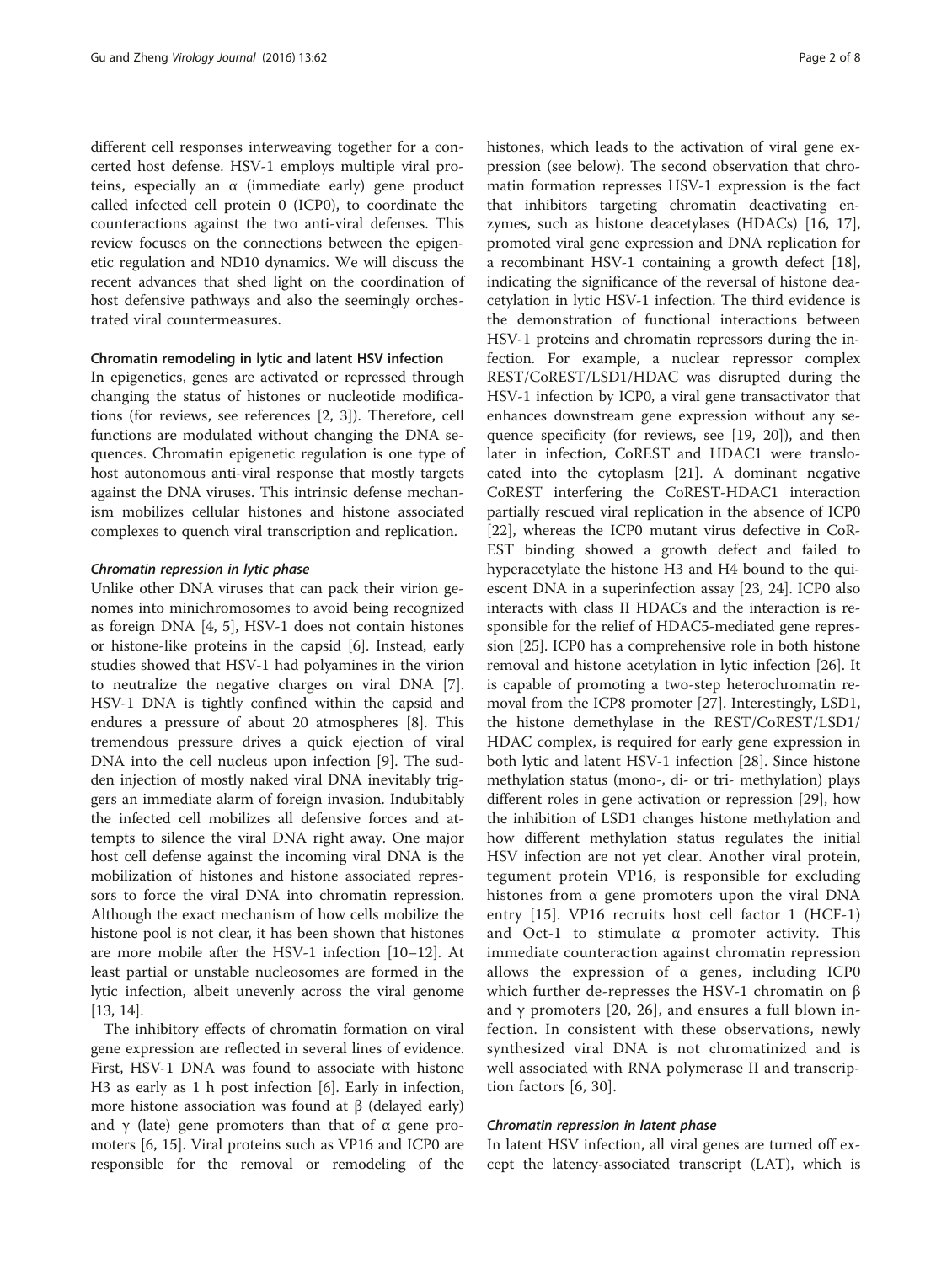actively transcribed throughout the latency [[31\]](#page-6-0). HSV DNA exists as episomes in latently infected sensory neurons [\[32](#page-6-0), [33\]](#page-6-0). The viral DNA itself is not extensively methylated [[34, 35\]](#page-6-0), but the typical nucleosomeprotected DNA pattern is readily observed for latent DNA in micrococcal nuclease assays, suggesting that latent viral DNA is packed into a nucleosomal structure like the host chromatin [\[36](#page-6-0)]. The viral latent chromatin is also regulated in a mechanism similar to that of the host chromatin. For example, the histone H3K9 and H3K14 at LAT promoter are hyperacetylated whereas they are hypoacetylated at lytic promoters, consistent with the fact that LAT is the only transcript made in latency while all other viral expressions are repressed [\[35](#page-6-0)]. Furthermore, injection of HDAC inhibitor into latently infected mice induces reactivation [\[37](#page-6-0), [38\]](#page-6-0), whereas application of an inhibitor specifically blocking the demethylation of the repressive marker H3K27me3 reduces reactivation in cultured neurons [[39](#page-6-0)]. These findings suggest that changes of histone modification status may control the switch between latency and reactivation.

Interestingly, part of the LAT transcript is complementary to the C-terminal region of ICP0, the powerful heterochromatin remover that stimulates lytic infection. The promoters for LAT and ICP0 are only about 5 kb away [\[1](#page-5-0)]. To set apart the euchromatin of LAT promoter/enhancer region from the heterochromatin of ICP0 promoter region in the latent infection, HSV evolves to contain chromatin insulator CTCCC repeats within the LAT intron, which recruits the CTCF protein and marks the boundary between the euchromatin and heterochromatin of latent HSV DNA [[40\]](#page-6-0).

Although in latent infection HSV genome DNA is clearly packed into chromatin and HSV genes are fully regulated through the host epigenetic machineries, the processes of how chromatinization is initiated to establish latency and how chromatin repression is released to reactivate from latency are largely unknown. The expression of LAT is very important for the HSV-1 latency, which is reflected in two lines of evidence: (i) Deletion of LAT expression resulted in a reduction of histone H3K9me2 and H3K27me3, markers for inactive heterochromatin, and an increase of histone H3K4me2, a marker for active euchromatin, at the lytic promoters, indicating the participation of LAT in regulating chromatinization at lytic promoters of HSV-1 [[41, 42\]](#page-6-0); and (ii) several microRNAs derived from the LAT region inhibited the expression of ICP4 and ICP0, the two major gene transactivators for lytic infection, suggesting that LAT also regulates lytic expression on posttranscriptional level [\[43\]](#page-6-0). More interestingly, the lack of LAT expression did not eliminate the presence of latent viral DNA in mouse ganglia [[38](#page-6-0), [41](#page-6-0), [44\]](#page-6-0), but greatly reduced the rate of spontaneous reactivation in infected animals

[[38, 45](#page-6-0)]. These results demonstrate that LAT expression is not required in latency establishment but it is essential for latency reactivation. Although it is still unclear how LAT is involved in stimulating the reactivation, it is conceivable to postulate that LAT may monitor the basal level expression of lytic genes by modulating the chromatin status at lytic promoters and by controlling the leaky transcription via microRNAs. Consequently, LAT works to fine-tune the balance between latency and reactivation.

Several chromatin repressor complexes are shown to be important for either latency establishment or latency reactivation. One of them is the aforementioned REST/ CoREST/LSD1/HDAC complex. Specific inhibition of LSD1 blocked HSV-1 reactivation from latency [[28, 46](#page-6-0)]. Another component from this complex, REST, plays a critical role in latency establishment. Overexpression of wild type REST in infected neuron caused a reduction in reactivation from the explanted ganglia [[47\]](#page-6-0), whereas overexpression of a dominant-negative REST capable of binding to DNA but not to the other complex components led to a failure in latency establishment [[48\]](#page-6-0). A second repressor complex has been implicated in latency regulation is the polycomb group proteins including polycomb repressor complexes (PRC) 1 and 2 [\[49](#page-6-0), [50](#page-6-0)]. PRC1 component Bmi1 and PRC2 component Suz12 were each found on lytic promoters during latency by two research groups [\[49](#page-6-0), [50\]](#page-6-0), but the results were not reconciled with each other. A recent report showed that histone phosphorylation by JNK pathway in the presence of repressive methylation also contributed to the initiation of latency reactivation [\[51\]](#page-6-0). How these different pathways cooperate to control the reactivation switch is still largely unknown.

## ND10 nuclear bodies in the restriction of HSV infection

ND10s, also known as PML (promyelocytic leukemia) nuclear bodies or PML oncogenic domains, are nuclear structures that are composed of over 150 constituents [[52\]](#page-6-0). PML is the key organizer protein [[53](#page-6-0)–[55](#page-6-0)] for ND10 while many other ND10 components are only recruited upon specific stimulations (for reviews, see references [[56\]](#page-6-0)). ND10 is functionally promiscuous and has been implicated in numerous cell functions including gene regulation [[57, 58\]](#page-6-0), cell cycle arrest [\[59](#page-6-0)], apoptosis [\[60](#page-6-0)], DNA repair [\[61](#page-6-0)], oncogenesis [[55, 62](#page-6-0)], and anti-viral defense [[56\]](#page-6-0). The anti-viral effects of ND10 are initially suggested by the following lines of evidence: (i) Interferon (IFN) treatment increased the expression level of PML and Sp100 and also the number and size of ND10 bodies in treated cells [\[63](#page-6-0), [64\]](#page-6-0). (ii) Disruption or distortion of the ND10 structure is a common theme for many viral infections. For example, major ND10 constituents were found degraded, which led to the dispersal of ND10 bodies, in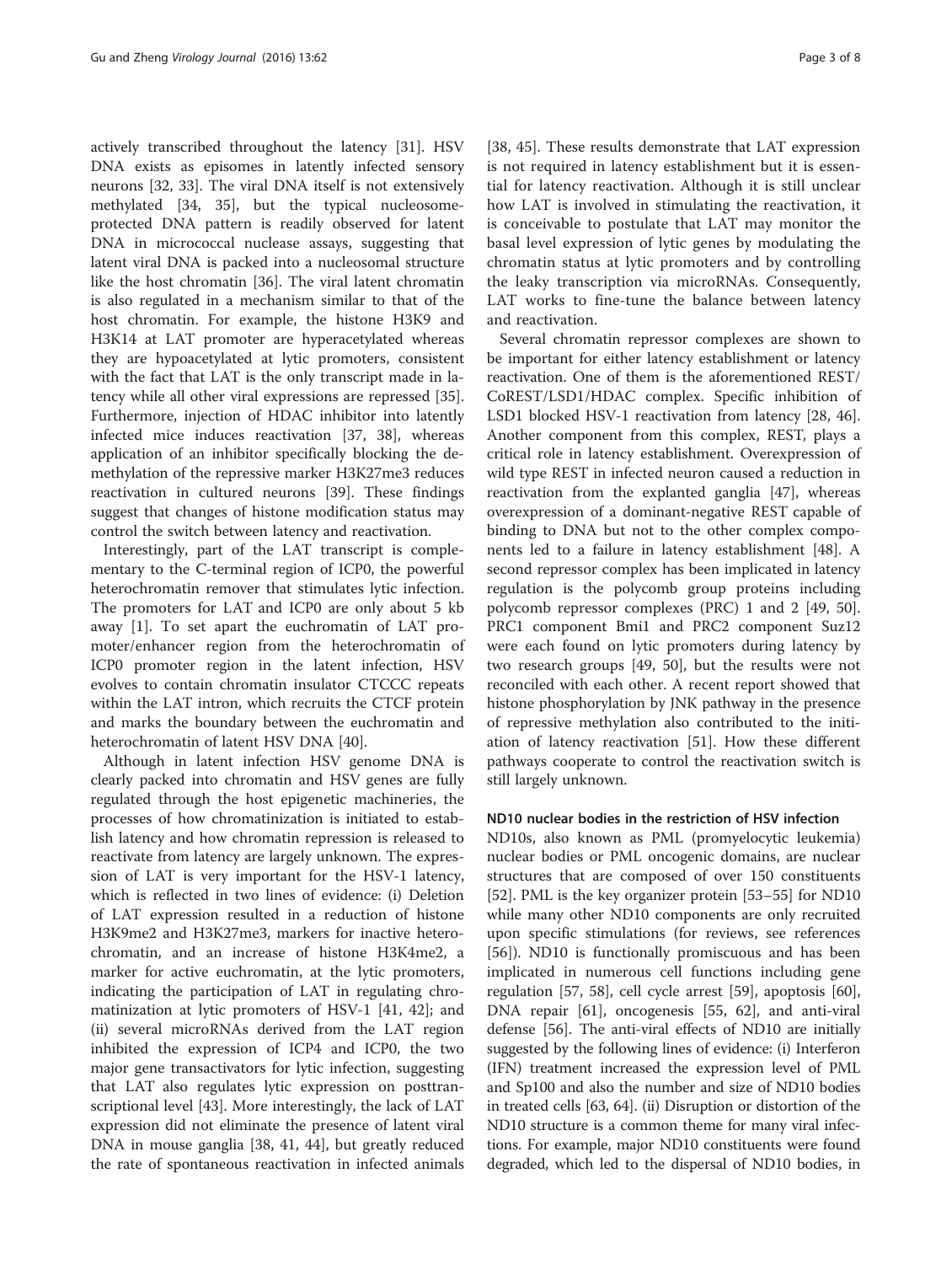HSV-1 and in HCMV (human cytomegalovirus) infections [[65](#page-6-0), [66](#page-6-0)], whereas ND10 deformation and reorganization were observed in adenovirus and papillomavirus infections [[67](#page-6-0), [68](#page-6-0)], respectively. (iii) PML knockout mice were found prone to infections [\[69\]](#page-6-0). Following an IFN treatment, PML-/- fibroblasts failed to curtail viral replication to the same extent as their PML+/+ counterparts [[70, 71\]](#page-6-0).

The relation between HSV-1 and ND10 during the lytic infection is undoubtedly an intimate one. Upon entry into the nucleus, HSV-1 viral DNA is first found in the vicinity of ND10 bodies [[72\]](#page-6-0). Although it remains unclear whether this convergence of ND10 and viral DNA directly causes the modulation of viral DNA, it is quite evident that HSV-1 makes great efforts to destroy the ND10 structures. ICP0, the immediate early protein that promotes downstream viral expression, interacts dynamically with the ND10 nuclear bodies [[73\]](#page-6-0). Upon synthesis, ICP0 is recruited to interact with ND10 [\[74](#page-6-0)]. Three proline-rich segments in the central region of ICP0 facilitate ICP0 to fuse with the ND10 bodies so that ICP0 can extensively comingle with the ND10 components [[75\]](#page-7-0). More importantly, ICP0 contains a RINGtype E3 ubiquitin ligase activity in its N-terminal region [[20\]](#page-5-0). The extensive interaction between ICP0 and ND10 components triggers the proteasome-dependent degradation of two major organizers of ND10, PML and Sp100 [[65\]](#page-6-0). The degradation of ND10 organizers leads to a subsequent dispersal of the ND10 bodies [\[76, 77\]](#page-7-0). The dispersal of ND10 components is a key event in HSV-1 replication. When ICP0 is deleted, or when the E3 ubiquitin ligase of ICP0 is mutated, or when ICP0 fails to enter ND10, ND10 persists at viral DNA and viral replication is greatly demolished, especially at low multiplicity of infection [[73,](#page-6-0) [78](#page-7-0), [79](#page-7-0)]. Conversely, if ND10 components such as PML, Sp100, Daxx and ATRX are depleted by siRNA knock-down, individually or in combination, viral replication is significantly enhanced in the absence of ICP0 [\[80](#page-7-0)–[83\]](#page-7-0). Although the molecular mechanism of how ND10 regulates HSV replication is not completely clear, recent discoveries suggest that ND10 may inhibit HSV-1 expression, at least in part, through chromatin regulation.

Interconnection between ND10 and epigenetic regulation ND10 nuclear bodies are also called PML oncogenic domains because of the tumor suppressor function initially identified for PML. A t(15;17) chromosome translocation generates a PML-retinoic acid receptor α (PML-RARα) chimeric fusion, which acts as a dominantnegative PML to disrupt the ND10 structures. This is the etiological cause for acute promyelocytic leukemia (APL) [\[84](#page-7-0)]. All-trans retinoic acid (RA) treatment restores the ND10 nuclear bodies that are disrupted by the PML-RARα fusion and drives APL into remission [[85\]](#page-7-0).

The connection between chromatin remodeling and ND10 nuclear bodies has been proposed by many cell biologists and cancer biologists, based on a series of experimental and clinical observations. First, various types of histone modification enzymes, including acetyltransferases, deacetylases, and methyltransferases, have been found to accumulate at ND10 [[86](#page-7-0)–[88](#page-7-0)]. A direct physical interaction between PML and HDAC demonstrated by Wu et al [[87\]](#page-7-0) also showed that an inhibition on gene expression was caused by the PML-HDAC association. Furthermore, drugs inhibiting deacetylation by HDAC or demethylation by LSD1 promoted RA differentiation pathways via chromatin remodeling, which helped to differentiate leukemia blasts that are resistant to the RAonly treatment [[89, 90](#page-7-0)]. The similar therapeutic effects obtained from HDAC or LSD1 inhibition, which restores the ND10 structure in APL patients, suggest that ND10 integrity and ND10 functions are regulated through chromatin remodeling.

The second major indication that ND10 is closely associated with chromatin regulation is the accumulation of histone chaperones such as HIRA, Asf1 and Daxx at ND10 [[91, 92](#page-7-0)]. These chaperones participate in the assembly and disassembly of nucleosomes and regulate the incorporation of histone variants to reprogram the chromatin (for reviews, see references [\[93](#page-7-0), [94](#page-7-0)]). The localization of histone chaperone proteins at ND10 suggests the involvement of ND10 in reassembling nucleosomes under various physiological conditions, such as cell senescence or DNA damage repair [[91, 95\]](#page-7-0).

The third observation supporting a close ND10 chromatin relation is the accumulation of numerous chromatin regulators at ND10 or their direct interactions with ND10 components. These regulators include general repressive proteins such as heterochromatin protein 1 (HP1) [\[96](#page-7-0)], corepressor N-CoR, Sin3A [\[97\]](#page-7-0) and TIF1β [[98\]](#page-7-0), and general transcription activators such as CBP [\[99\]](#page-7-0), STAT3 [[100](#page-7-0)], Sp1 [\[101\]](#page-7-0) and HIPK2 [[102](#page-7-0)], just to name a few. The presence of these factors in the dynamic ND10 depends on the cell type and cell physiological status. The effects these factors may bring to the cell also vary for different genes at a given time. One interesting phenomenon stemmed from tethering reporter gene to ND10 [\[103\]](#page-7-0). When a SV40 promoterdriven luciferase was targeted to ND10 the transgene was repressed, but when a CMV promoter-driven luciferase was targeted to ND10 it was activated. Moreover, when ICP0 was co-expressed, the expression of both tethered luciferase minigenes was elevated [\[103\]](#page-7-0). These results suggest that (i) distinctive promoter sequences are modulated differently by the various ND10 components, and (ii) ICP0-targeted PML degradation and ND10 dispersal can obscure the DNA sequence specificity and put the DNA up for activation.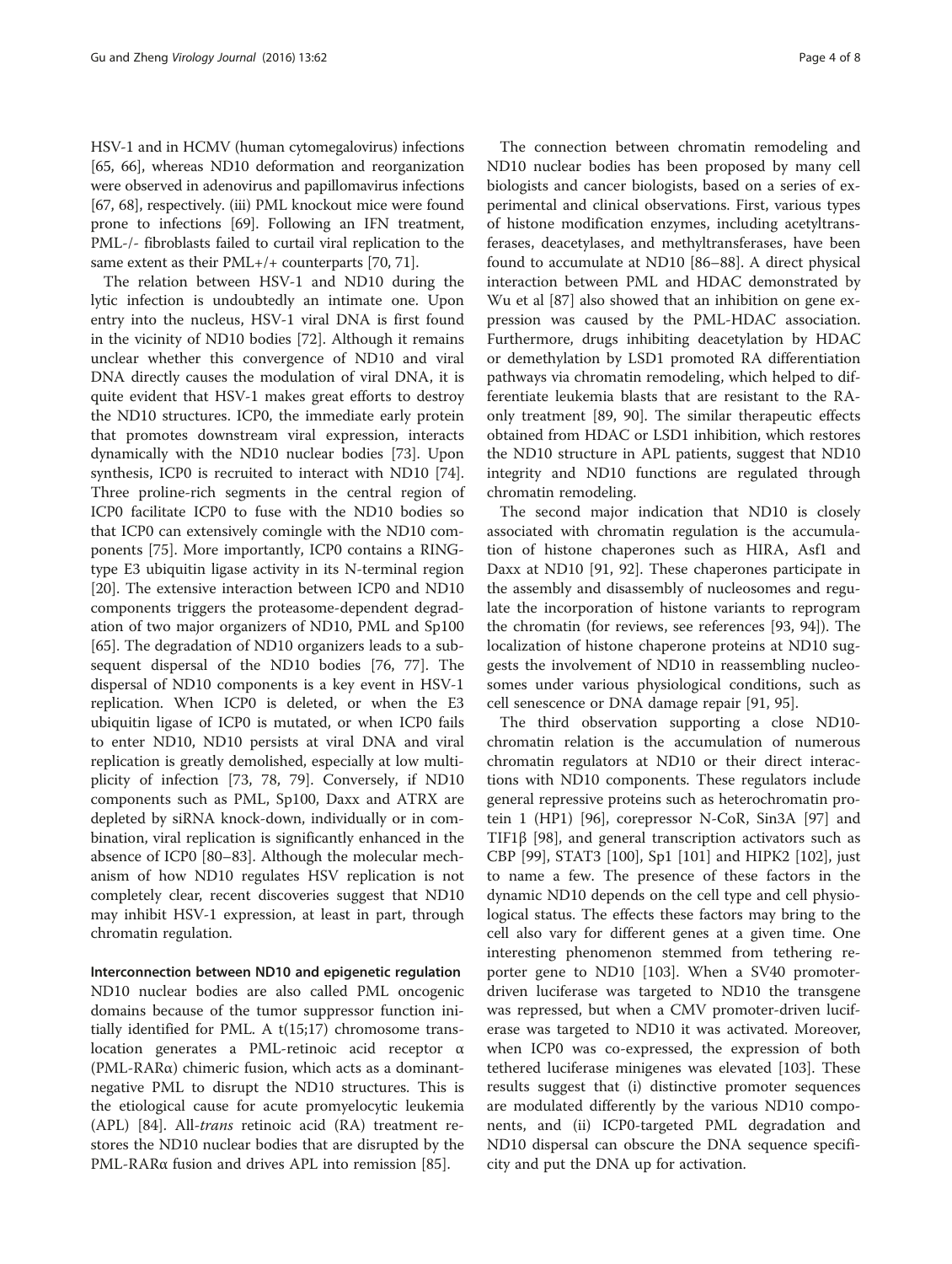# Role of ND10 in regulating HSV chromatin during lytic and latent infection

As discussed in the previous sections, both chromatin repression and ND10 nuclear bodies are regarded as important parts of the host intrinsic anti-viral defense mechanisms [[21](#page-5-0)–[24](#page-5-0), [80](#page-7-0)–[83\]](#page-7-0). A few lines of evidence have shown that these two defenses interweave with each other. ND10 restricts viral replication, at least partially, through regulating the chromatin status of the HSV genome.

In latently infected neurons, the number of HSV-1 genome loci varies from neuron to neuron, suggesting the heterogeneity of latent infection [\[104\]](#page-7-0). In neurons containing a single HSV-1 locus, the genome is wrapped around by a donut-shaped ND10 body [\[105](#page-7-0)]. Although current technologies have not been able to detect the chromatin status of HSV genome in a single neuron, it is plausible to postulate that ND10 components colocalized to the latent HSV chromatin may regulate the intricate balance between latency and reactivation. Interestingly, in a cell culture model of quiescent HSV-1 infection, superinfection by an ICP0 RING finger mutant virus, which was incapable of degrading PML and Sp100 and therefore incapable of dispersing ND10, did not remove heterochromatin markers from the quiescent HSV-1 genome, whereas the wild type counterpart reduced the heterochromatin markers on HSV-1 genome and reactivated the quiescent genome into productive infection [[24\]](#page-5-0). A recent report in the HIV research showed that latent HIV-1 proviruses are also in the close vicinity of ND10 loci in CD4+ T cells, with PML binding to the latent HIV-1 promoter and forming facultative heterochromatin at HIV genome. In addition, PML degradation and ND10 dispersal lead to the loss of heterochromatin marker and the reactivation of HIV-1 transcription [\[106\]](#page-7-0). Based on these findings, it is quite reasonable to hypothesize that in latent infection ND10 may also repress the HSV genome by reprogramming the HSV chromatin.

In lytic infection, the incoming HSV genome is found in the vicinity of ND10. Later on, viral replication compartments establish at the original ND10 loci after the dispersal of ND10 [[72](#page-6-0), [107, 108](#page-7-0)]. Evidence to show that ND10 components directly modulate the partial HSV nucleosomes in early lytic infection is still lacking. However, various experiments have indicated a potential link between ND10 repression and chromatin remodeling in the lytic infection. First, from the virus side, two HSV-1 proteins have been found to attack ND10 and regulate histone modification simultaneously. One is the aforementioned ICP0, which uses its RING type E3 ubiquitin ligase to degrade ND10 organizers and in the meantime interacts with CoREST to dislodge HDACs from the REST/CoR-EST/LSD1/HDAC complex [\[26,](#page-5-0) [65,](#page-6-0) [79\]](#page-7-0). The two ICP0 functions are interconnected with each other. The D671A/

E673A substitutions that knocks out the CoREST binding also negatively affect the degradation of PML in the infected cells [[23](#page-5-0)]. The second viral protein regulating both ND10 structure and chromatin remodeling is the γ1 (leaky late) product  $U_S3$ .  $U_S3$  is a viral serine/threonine kinase that phosphorylates various cellular proteins to block apoptosis during infection [[109](#page-7-0)]. One class of the proteins phosphorylated by  $U_s$ 3 are HDACs, including HDAC1 and HDAC2 [[110, 111](#page-7-0)]. HDAC phosphorylation affects its interactions to its binding partners, such as CoREST, and therefore regulates gene expression in signal transduction and cell cycle control [\[112\]](#page-7-0). Surprisingly, overexpression of  $U<sub>S</sub>3$  alone disrupts ND10 in transfected cells [[113\]](#page-7-0), suggesting that  $U_s$ 3 may interact with some ND10 components. In infected cells the time when  $U_{S}3$  starts to express (3– 6 h post infection) overlaps with the time when degradation of PML and Sp100 is nearly completed. Whether  $U<sub>S</sub>3$  participates in dispersing ND10 components has not been investigated. It will be interesting to see if  $U_s3$ phosphorylating HDAC and changing HSV chromatin status are related to the ND10 dispersal.

The second notable connection between ND10 and chromatin in HSV infection is the recruitment of various cellular chromatin regulators into the ND10 bodies. These proteins include the foreign DNA sensor IFI16, the corepressor protein CoREST, and a histone acetyltransferase CLOCK [\[108, 114](#page-7-0), [115\]](#page-7-0). IFI16 was another repressive protein found to directly associate with the incoming HSV genome as early as 1 h post infection. This association caused significant chromatin repression of viral transcription whereas depletion of IFI16 released the repression [[116\]](#page-7-0). The aforementioned CoREST being accumulated at ND10 was only observed in cells infected by ICP0-null virus, suggesting that ICP0-CoREST-ND10 interactions are likely in dynamics. Later in HSV-1 infection the aggregated CoREST was also found as part of the replication compartment [[108\]](#page-7-0), which may be in line with the fact that LSD1, the demethylase tightly bound to CoREST [[117\]](#page-7-0), is required for the HSV-1 replication [[28\]](#page-6-0). The CLOCK protein recruited to ND10 was found beneficial for HSV-1 replication. The protein was stabilized during the infection. Overexpression of CLOCK promoted viral protein expression whereas depletion of the protein significantly decreased viral protein expression [\[114\]](#page-7-0), suggesting the participation of CLOCK in HSV-1 gene activation.

So far, ND10 has been mainly viewed as a part of host anti-viral defense. However, ND10 also contains many gene activators and in reality it did activate CMV promoter-driven luciferase tethered to ND10 [\[103](#page-7-0)]. Therefore, it is plausible to postulate that HSV may adopt some positive factors located within ND10 in order to establish its replication compartments, which are initiated at the original ND10 loci [\[107](#page-7-0), [108\]](#page-7-0). The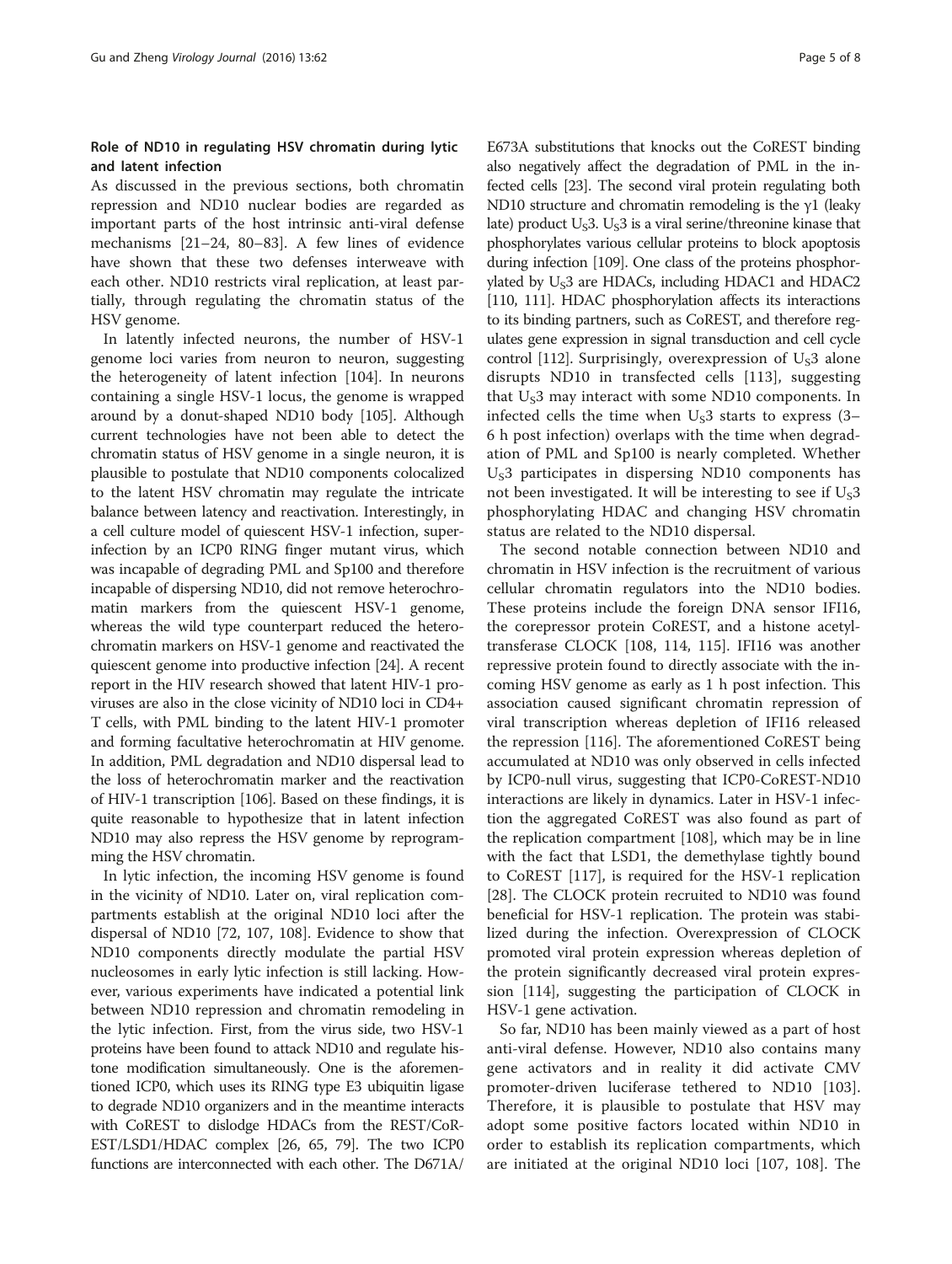<span id="page-5-0"></span>recruitment of CoREST and CLOCK to ND10 and their involvement in viral replication and gene activation strongly supports this hypothesis. Interestingly, the recruitment of both CoREST and CLOCK involves their interactions with ICP0 protein, directly or indirectly [22, [114, 118](#page-7-0)], suggesting that ICP0 plays a critical role in viral replication not only by disrupting the ND10 structure to alleviate restriction but also by capturing useful ND10 components to stimulate replication.

# Conclusions

Epigenetic regulation and ND10 dynamic organization are two important aspects of host anti-viral defense mechanisms. Between the two, ND10, with its massive amount of component proteins moving in and out under different conditions, may participate in and modulate the chromatin remodeling process of HSV genome. Very likely, this dynamic nuclear structure acts as a molecular hub that both virus and host try to exploit the various components for their own benefits. On one hand, the host intends to bring the ND10 repressive components to HSV genome and modulate the partial HSV nucleosomes for chromatin repression. On the other hand, being one of the best evolutionarily adapted viruses in human history, HSV may use its multifunctional proteins such as ICP0 to take advantage of this molecular hub. It may try to recruit beneficial host proteins to the spot while repelling the restrictive factors by destroying ND10. Understanding the mechanisms of the coordination between different host defensive pathways and the interaction of various viral countermeasures to these host pathways is the key to solving the mysteries in herpes viral infection.

#### Abbreviations

APL: acute promyelocytic leukemia; ATRX: α-Thalassemia/Mental Retardation Syndrome X-Linked; Daxx: death-domain associated protein; HCF-1: host cell factor 1; HCMV: human cytomegalovirus; HDAC: histone deacetylase; HP1: heterochromatin protein 1; HSV-1: Herpes Simplex Virus-1; ICP0: infected cell protein 0; IFN: interferon; LAT: latency-associated transcript; ND10: Nuclear Domain 10; PML-RARα: PML-retinoic acid receptor α; PRC: polycomb repressor complex; RA: retinoic acid.

#### Competing interests

No competing interests.

#### Authors' contributions

Haidong Gu and Yi Zheng wrote the paper. Both authors read and approved the final manuscript.

#### Funding

RO1AI118992.

#### Received: 7 March 2016 Accepted: 28 March 2016 Published online: 05 April 2016

#### References

Roizman B, Knipe DM, Whitley RJ. Herpes Simplex Viruses. In: Knipe DM, Howley PM, editors. Fields Virology. Philadelphia: Lippincott Williams & Wilkins; 2013. p. 1823-1897.

- 2. Suzuki MM, Bird A. DNA methylation landscapes: provocative insights from epigenomics. Nat Rev Genet. 2008;9:465–76.
- 3. Berger SL. Histone modifications in transcriptional regulation. Curr Opin Genet Dev. 2002;12:142–8.
- 4. Varshavsky AJ, Bakayev VV, Chumackov PM, Georgiev GP. Minichromosome of simian virus 40: presence of histone HI. Nucleic Acids Res. 1976;3: 2101–13.
- 5. Lischwe MA, Sung MT. A histone-like protein from adenovirus chromatin. Nature. 1977;267:552–4.
- 6. Oh J, Fraser NW. Temporal association of the herpes simplex virus genome with histone proteins during a lytic infection. J Virol. 2008; 82:3530–7.
- 7. Gibson W, Roizman B. Compartmentalization of spermine and spermidine in the herpes simplex virion. Proc Natl Acad Sci U S A. 1971;68:2818–21.
- 8. Bauer DW, Huffman JB, Homa FL, Evilevitch A. Herpes virus genome, the pressure is on. J Am Chem Soc. 2013;135:11216–21.
- 9. Sae-Ueng U, Li D, Zuo X, Huffman JB, Homa FL, Rau D, et al. Solid-to-fluid DNA transition inside HSV-1 capsid close to the temperature of infection. Nat Chem Biol. 2014;10:861–7.
- 10. Monier K, Armas JC, Etteldorf S, Ghazal P, Sullivan KF. Annexation of the interchromosomal space during viral infection. Nat Cell Biol. 2000;2:661–5.
- 11. Conn KL, Hendzel MJ, Schang LM. Linker histones are mobilized during infection with herpes simplex virus type 1. J Virol. 2008;82:8629–46.
- 12. Conn KL, Hendzel MJ, Schang LM. Core histones H2B and H4 are mobilized during infection with herpes simplex virus 1. J Virol. 2011;85:13234–52.
- 13. Kent JR, Zeng PY, Atanasiu D, Gardner J, Fraser NW, Berger SL. During lytic infection herpes simplex virus type 1 is associated with histones bearing modifications that correlate with active transcription. J Virol. 2004;78:10178–86.
- 14. Lacasse JJ, Schang LM. During lytic infections, herpes simplex virus type 1 DNA is in complexes with the properties of unstable nucleosomes. J Virol. 2010;84:1920–33.
- 15. Herrera FJ, Triezenberg SJ. VP16-dependent association of chromatinmodifying coactivators and underrepresentation of histones at immediate-early gene promoters during herpes simplex virus infection. J Virol. 2004;78:9689–96.
- 16. Taddei A, Roche D, Bickmore WA, Almouzni G. The effects of histone deacetylase inhibitors on heterochromatin: implications for anticancer therapy? EMBO Rep. 2005;6:520–4.
- 17. Shahbazian MD, Grunstein M. Functions of site-specific histone acetylation and deacetylation. Annu Rev Biochem. 2007;76:75–100.
- 18. Poon AP, Liang Y, Roizman B. Herpes simplex virus 1 gene expression is accelerated by inhibitors of histone deacetylases in rabbit skin cells infected with a mutant carrying a cDNA copy of the infected-cell protein no. 0. J Virol. 2003;77:12671–8.
- 19. Hagglund R, Roizman B. Role of ICP0 in the strategy of conquest of the host cell by herpes simplex virus 1. J Virol. 2004;78:2169–78.
- 20. Gu H. Infected cell protein 0 functional domains and their coordination in herpes simplex virus replication. World J Virol. 2016;5:1–13.
- 21. Gu H, Liang Y, Mandel G, Roizman B. Components of the REST/CoREST/ histone deacetylase repressor complex are disrupted, modified, and translocated in HSV-1-infected cells. Proc Natl Acad Sci U S A. 2005;102: 7571–6.
- 22. Gu H, Roizman B. Herpes simplex virus-infected cell protein 0 blocks the silencing of viral DNA by dissociating histone deacetylases from the CoREST-REST complex. Proc Natl Acad Sci U S A. 2007;104:17134–9.
- 23. Gu H, Roizman B. The two functions of herpes simplex virus 1 ICP0, inhibition of silencing by the CoREST/REST/HDAC complex and degradation of PML, are executed in tandem. J Virol. 2009;83:181–7.
- 24. Ferenczy MW, Ranayhossaini DJ, Deluca NA. Activities of ICP0 involved in the reversal of silencing of quiescent herpes simplex virus 1. J Virol. 2011;85: 4993–5002.
- 25. Lomonte P, Thomas J, Texier P, Caron C, Khochbin S, Epstein AL. Functional interaction between class II histone deacetylases and ICP0 of herpes simplex virus type 1. J Virol. 2004;78:6744–57.
- 26. Cliffe AR, Knipe DM. Herpes simplex virus ICP0 promotes both histone removal and acetylation on viral DNA during lytic infection. J Virol. 2008;82:12030–8.
- 27. Lee JS, Raja P, Knipe DM. Herpesviral ICP0 Protein Promotes Two Waves of Heterochromatin Removal on an Early Viral Promoter during Lytic Infection. MBio. 2016;7:e02007–15.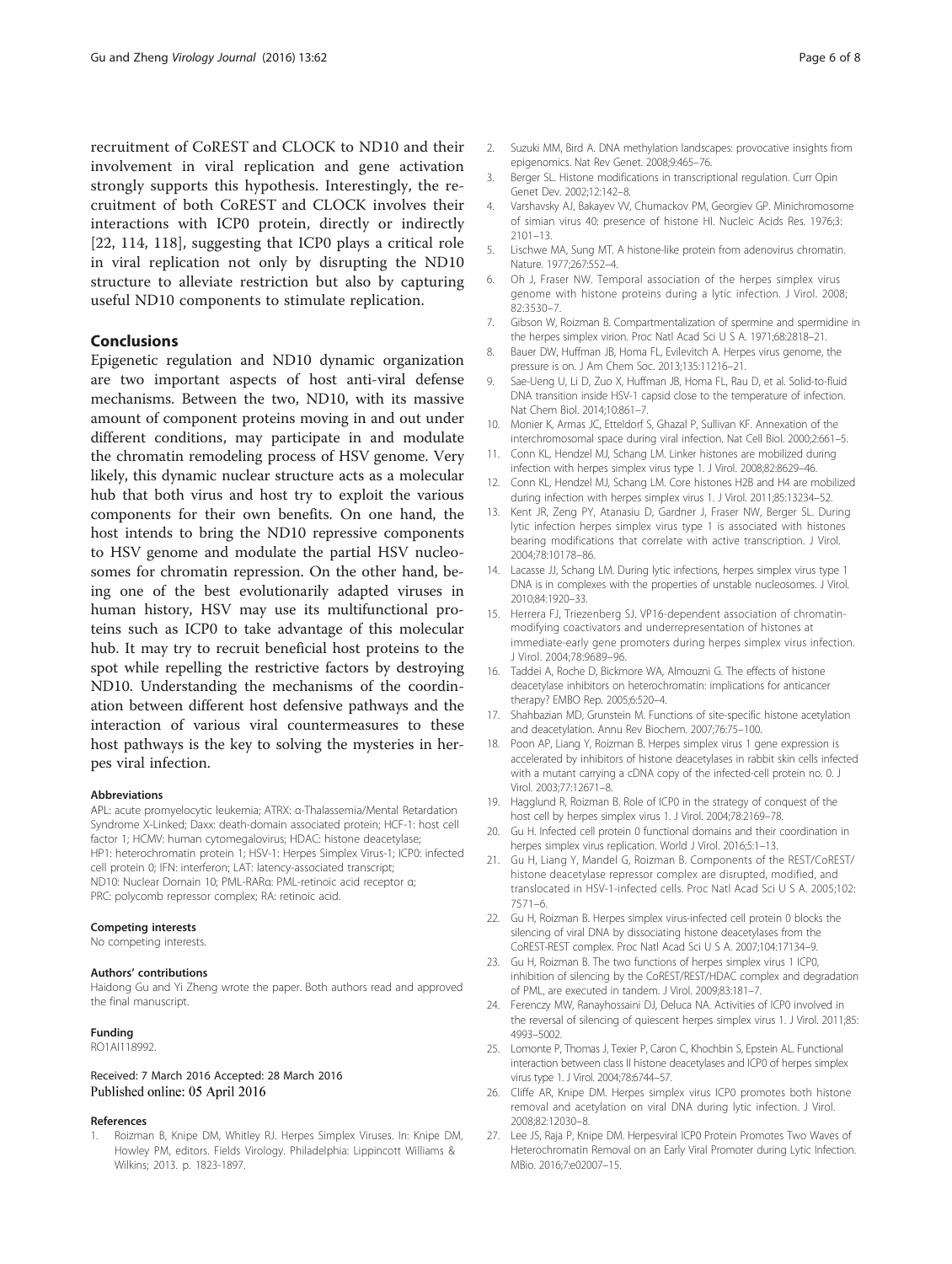- <span id="page-6-0"></span>28. Liang Y, Vogel JL, Narayanan A, Peng H, Kristie TM. Inhibition of the histone demethylase LSD1 blocks alpha-herpesvirus lytic replication and reactivation from latency. Nat Med. 2009;15:1312–7.
- 29. Swygert SG, Peterson CL. Chromatin dynamics: interplay between remodeling enzymes and histone modifications. Biochim Biophys Acta. 1839;2014:728–36.
- 30. Dembowski JA, DeLuca NA. Selective recruitment of nuclear factors to productively replicating herpes simplex virus genomes. PLoS Pathog. 2015; 11:e1004939.
- 31. Stevens JG, Wagner EK, Devi-Rao GB, Cook ML, Feldman LT. RNA complementary to a herpesvirus alpha gene mRNA is prominent in latently infected neurons. Science. 1987;235:1056–9.
- 32. Efstathiou S, Minson AC, Field HJ, Anderson JR, Wildy P. Detection of herpes simplex virus-specific DNA sequences in latently infected mice and in humans. J Virol. 1986;57:446–55.
- 33. Mellerick DM, Fraser NW. Physical state of the latent herpes simplex virus genome in a mouse model system: evidence suggesting an episomal state. Virology. 1987;158:265–75.
- 34. Dressler GR, Rock DL, Fraser NW. Latent herpes simplex virus type 1 DNA is not extensively methylated in vivo. J Gen Virol. 1987;68:1761–5.
- 35. Kubat NJ, Tran RK, McAnany P, Bloom DC. Specific histone tail modification and not DNA methylation is a determinant of herpes simplex virus type 1 latent gene expression. J Virol. 2004;78:1139–49.
- 36. Deshmane SL, Fraser NW. During latency, herpes simplex virus type 1 DNA is associated with nucleosomes in a chromatin structure. J Virol. 1989;63:943–7.
- 37. Neumann DM, Bhattacharjee PS, Hill JM. Sodium butyrate: a chemical inducer of in vivo reactivation of herpes simplex virus type 1 in the ocular mouse model. J Virol. 2007;81:6106–10.
- 38. Clement C, Bhattacharjee PS, Kumar M, Foster TP, Thompson HW, Hill JM. Upregulation of mouse genes in HSV-1 latent TG after butyrate treatment implicates the multiple roles of the LAT-ICP0 locus. Invest Ophthalmol Vis Sci. 2011;52:1770–9.
- 39. Messer HG, Jacobs D, Dhummakupt A, Bloom DC. Inhibition of H3K27me3 specific histone demethylases JMJD3 and UTX blocks reactivation of herpes simplex virus 1 in trigeminal ganglion neurons. J Virol. 2015;89:3417–20.
- 40. Chen Q, Lin L, Smith S, Huang J, Berger SL, Zhou J. CTCF-dependent chromatin boundary element between the latency-associated transcript and ICP0 promoters in the herpes simplex virus type 1 genome. J Virol. 2007;81:5192–201.
- 41. Wang QY, Zhou C, Johnson KE, Colgrove RC, Coen DM, Knipe DM. Herpesviral latency-associated transcript gene promotes assembly of heterochromatin on viral lytic-gene promoters in latent infection. Proc Natl Acad Sci U S A. 2005;102:16055–9.
- 42. Cliffe AR, Garber DA, Knipe DM. Transcription of the herpes simplex virus latency-associated transcript promotes the formation of facultative heterochromatin on lytic promoters. J Virol. 2009;83:8182–90.
- 43. Umbach JL, Kramer MF, Jurak I, Karnowski HW, Coen DM, Cullen BR. MicroRNAs expressed by herpes simplex virus 1 during latent infection regulate viral mRNAs. Nature. 2008;454:780–3.
- 44. Ho DY, Mocarski ES. Herpes simplex virus latent RNA (LAT) is not required for latent infection in the mouse. Proc Natl Acad Sci U S A. 1989;86:7596–600.
- 45. Perng GC, Dunkel EC, Geary PA, Slanina SM, Ghiasi H, Kaiwar R, et al. The latency-associated transcript gene of herpes simplex virus type 1 (HSV-1) is required for efficient in vivo spontaneous reactivation of HSV-1 from latency. J Virol. 1994;68:8045–55.
- 46. Hill JM, Quenelle DC, Cardin RD, Vogel JL, Clement C, Bravo FJ, et al. Inhibition of LSD1 reduces herpesvirus infection, shedding, and recurrence by promoting epigenetic suppression of viral genomes. Sci Transl Med. 2014;6:265ra169.
- 47. Zhou G, Du T, Roizman B. HSV carrying WT REST establishes latency but reactivates only if the synthesis of REST is suppressed. Proc Natl Acad Sci U S A. 2013;110:E498–506.
- 48. Du T, Zhou G, Khan S, Gu H, Roizman B. Disruption of HDAC/CoREST/REST repressor by dnREST reduces genome silencing and increases virulence of herpes simplex virus. Proc Natl Acad Sci U S A. 2010;107:15904–9.
- 49. Kwiatkowski DL, Thompson HW, Bloom DC. The polycomb group protein Bmi1 binds to the herpes simplex virus 1 latent genome and maintains repressive histone marks during latency. J Virol. 2009;83:8173–81.
- 50. Cliffe AR, Coen DM, Knipe DM. Kinetics of facultative heterochromatin and polycomb group protein association with the herpes simplex viral genome during establishment of latent infection. MBio. 2013;4:e00590–12.
- 51. Cliffe AR, Arbuckle JH, Vogel JL, Geden MJ, Rothbart SB, Cusack CL, et al. Neuronal stress pathway mediating a histone Methyl/Phospho switch is required for herpes simplex virus reactivation. Cell Host Microbe. 2015;18:649–58.
- 52. Van Damme E, Laukens K, Dang TH, Van Ostade X. A manually curated network of the PML nuclear body interactome reveals an important role for PML-NBs in SUMOylation dynamics. Int J Biol Sci. 2010;6:51–67.
- 53. Lallemand-Breitenbach V, Zhu J, Puvion F, Koken M, Honore N, Doubeikovsky A, et al. Role of promyelocytic leukemia (PML) sumolation in nuclear body formation, 11S proteasome recruitment, and As2O3-induced PML or PML/retinoic acid receptor alpha degradation. J Exp Med. 2001;193:1361–71.
- 54. Ishov AM, Sotnikov AG, Negorev D, Vladimirova OV, Neff N, Kamitani T, et al. PML is critical for ND10 formation and recruits the PML-interacting protein daxx to this nuclear structure when modified by SUMO-1. J Cell Biol. 1999; 147:221–34.
- 55. Salomoni P, Pandolfi PP. The role of PML in tumor suppression. Cell. 2002; 108:165–70.
- 56. Geoffroy MC, Chelbi-Alix MK. Role of promyelocytic leukemia protein in host antiviral defense. J Interferon Cytokine Res. 2011;31:145–58.
- 57. Zhong S, Salomoni P, Pandolfi PP. The transcriptional role of PML and the nuclear body. Nat Cell Biol. 2000;2:E85–90.
- 58. Cohen N, Sharma M, Kentsis A, Perez JM, Strudwick S, Borden KL. PML RING suppresses oncogenic transformation by reducing the affinity of eIF4E for mRNA. EMBO J. 2001;20:4547–59.
- 59. Wang ZG, Delva L, Gaboli M, Rivi R, Giorgio M, Cordon-Cardo C, et al. Role of PML in cell growth and the retinoic acid pathway. Science. 1998;279:1547–51.
- 60. Bernardi R, Pandolfi PP. Role of PML and the PML-nuclear body in the control of programmed cell death. Oncogene. 2003;22:9048–57.
- 61. Carbone R, Pearson M, Minucci S, Pelicci PG. PML NBs associate with the hMre11 complex and p53 at sites of irradiation induced DNA damage. Oncogene. 2002;21:1633–40.
- 62. Zhou W, Bao S. PML-mediated signaling and its role in cancer stem cells. Oncogene. 2014;33:1475–84.
- 63. Chelbi-Alix MK, Pelicano L, Quignon F, Koken MH, Venturini L, Stadler M, et al. Induction of the PML protein by interferons in normal and APL cells. Leukemia. 1995;9:2027–33.
- 64. Stadler M, Chelbi-Alix MK, Koken MH, Venturini L, Lee C, Saib A, et al. Transcriptional induction of the PML growth suppressor gene by interferons is mediated through an ISRE and a GAS element. Oncogene. 1995;11:2565–73.
- 65. Chelbi-Alix MK, de The H. Herpes virus induced proteasome-dependent degradation of the nuclear bodies-associated PML and Sp100 proteins. Oncogene. 1999;18:935–41.
- 66. Saffert RT, Kalejta RF. Inactivating a cellular intrinsic immune defense mediated by Daxx is the mechanism through which the human cytomegalovirus pp 71 protein stimulates viral immediate-early gene expression. J Virol. 2006;80:3863–71.
- 67. Leppard KN, Emmott E, Cortese MS, Rich T. Adenovirus type 5 E4 Orf3 protein targets promyelocytic leukaemia (PML) protein nuclear domains for disruption via a sequence in PML isoform II that is predicted as a protein interaction site by bioinformatic analysis. J Gen Virol. 2009;90:95–104.
- 68. Florin L, Schafer F, Sotlar K, Streeck RE, Sapp M. Reorganization of nuclear domain 10 induced by papillomavirus capsid protein l2. Virology. 2002;295:97–107.
- 69. Lunardi A, Gaboli M, Giorgio M, Rivi R, Bygrave A, Antoniou M, et al. A Role for PML in Innate Immunity. Genes Cancer. 2011;2:10–9.
- 70. Regad T, Saib A, Lallemand-Breitenbach V, Pandolfi PP, de The H, Chelbi-Alix MK. PML mediates the interferon-induced antiviral state against a complex retrovirus via its association with the viral transactivator. EMBO J. 2001;20:3495–505.
- 71. Chee AV, Lopez P, Pandolfi PP, Roizman B. Promyelocytic leukemia protein mediates interferon-based anti-herpes simplex virus 1 effects. J Virol. 2003;77:7101–5.
- 72. Maul GG, Ishov AM, Everett RD. Nuclear domain 10 as preexisting potential replication start sites of herpes simplex virus type-1. Virology. 1996;217:67–75.
- 73. Gu H, Zheng Y, Roizman B. The interaction of herpes simplex virus ICP0 with ND10 Bodies: a sequential process of adhesion, Fusion and Retention. J Virol. 2013;87:10244–54.
- 74. Maul GG, Everett RD. The nuclear location of PML, a cellular member of the C3HC4 zinc-binding domain protein family, is rearranged during herpes simplex virus infection by the C3HC4 viral protein ICP0. J Gen Virol. 1994;75:1223–33.